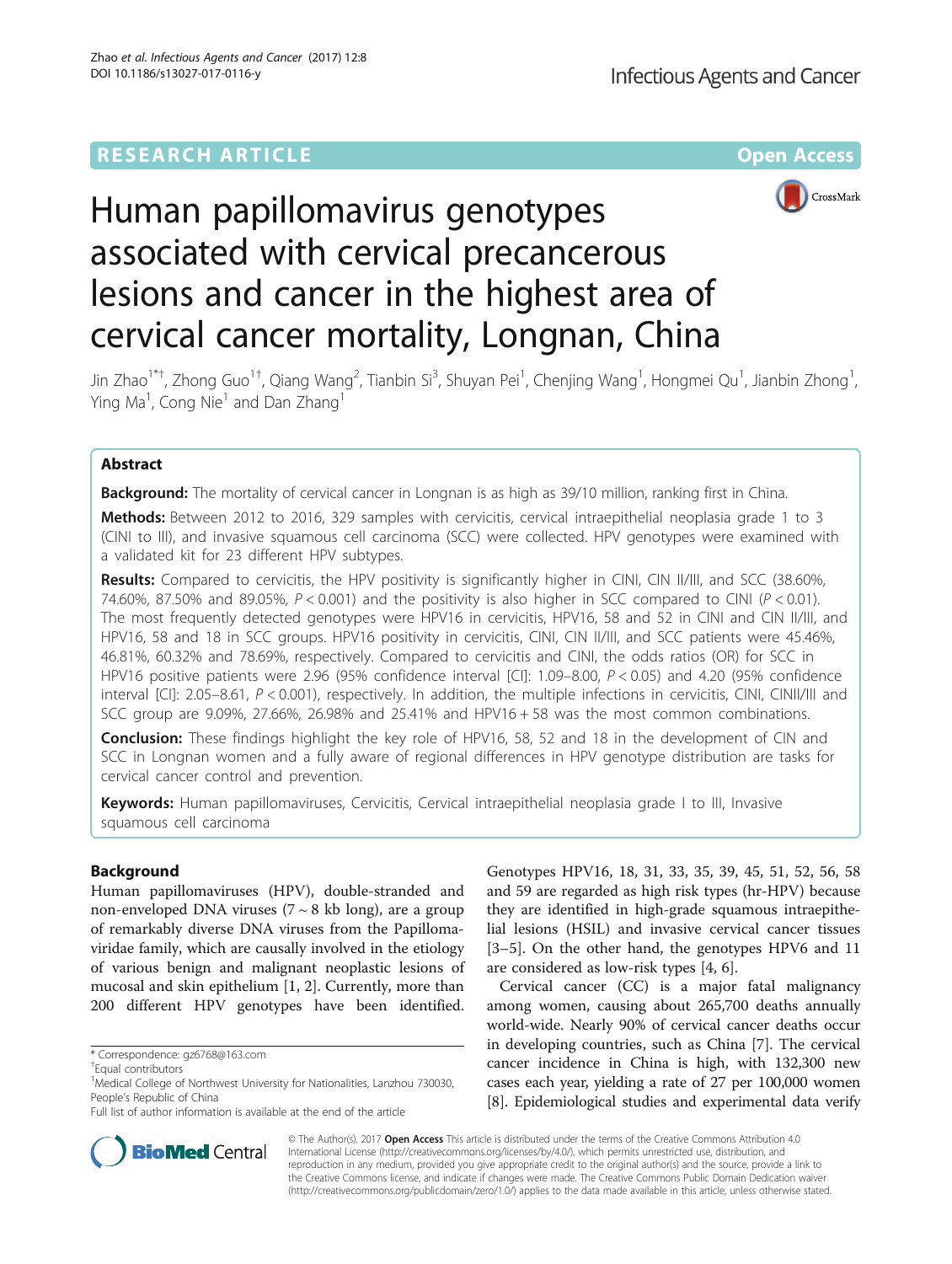that persistent HPV infection is considered to play a key role in the development of CC [[9](#page-5-0)]. Cervical intraepithelial neoplasia (CIN) reflects a continuous and progressive CC process, and high grade squamous intraepithelial lesions (HSIL) with HPV infection, can develop and progress to CC over a period of 8 to 12 years [[10](#page-5-0)].

The prevalence of HPV infection and the reported type-specific distribution varies greatly by geographic region and ethnicity. For example, HPV16 is slightly more prevalent in Europe and North America, HPV 31 is more prevalent in South/Central America, HPV 33 and 45 are more prevalent in Africa, and HPV 52 and 58 are more prevalent in Asia [[9, 11](#page-5-0)–[17](#page-5-0)]. Furthermore, the data from mainland China indicated that HPV16, 18, 33, and 58 were the most common types in women with CC in Henan, central China [[18\]](#page-5-0), whereas HPV16, 58, 18 and 33 were the most prevalent types in CIN2+ (high-grade cervical lesions, including CINII/III, and CC) in women in Liaoning, northeast China [[19\]](#page-5-0), and HPV16 and 58 were the most common types in CC and high-grade precancerous lesions in Chengdu, southwestern China [[20\]](#page-6-0).

Longnan of Gansu Province, located in the remote areas of Northwest of China, is the high incidence areas of cervical cancer and cervical cancer mortality as high as 39/10 million, ranking first in China [\[21\]](#page-6-0). This study aims to investigate the prevalence and distribution of HPV oncogenic genotypes in patients with cervicitis, CINI, CINII/III, or invasive squamous cell carcinoma (SCC) in Longnan. The results will help to establish more cost-effective follow up and guiding significance for cervical cancer prevention.

## Methods

## Study subjects

A total of 329 Longnan patients aged  $17 \sim 79$  years samples were initially included in the present study between January 1, 2012, and January 30, 2016: 57 in the cervicitis group, 63 in the CINI group, 72 in the CINII/III group, and 137 in the SCC group. All the samples were obtained from patients who underwent biopsies with colposcopy or advanced operations. In all of samples, 305 were obtained at the No.1 Hospital of Longnan City as well as 24 samples from Gansu Provincial Cancer Hospital. All patients gave written informed consent for their participation. This study has been approved by the Ethics Committees of Northwest University for Nationalities prior to its start. All the samples were formalin-fixed and paraffin-embedded. All specimens were evaluated by at least 2 experienced pathologists in their respective hospital's pathology department. Cervicitis, CINI, CINII/ III and squamous cervical cancer (SCC) were diagnosed according to the standard criteria [\[22](#page-6-0)].

## HPV genotype screening using the human papillomavirus genotyping kit

The Human Papillomavirus Genotyping kit for 23 Types was produced by Yaneng Bioscience co., LTD (Shen Zhen, China), and the kit was applied for with permit number 3400994 in 2008 by the Fresh Armed State Drug Administration, China. The kit was used to perform Polymerase chain reaction (PCR) to amplify the L1 gene in conjunction with reverse dot blot (RDB) analysis to identify the HPV subtypes. This method offers a simple testing strategy involving a membrane chip that can detect infections from multiple HPV subtypes, including 18 high-risk types (HPV16, 18, 31, 33, 35, 39, 45, 51, 52, 53, 56, 58, 59, 66, 68, 73, 83 and MM4) and 5 low-risk types (HPV 6, 11, 42, 43 and 44). This method had a sensitivity of 103 copies/ml and a specificity of 99%; βglobin was used as an internal positive control [\[23](#page-6-0)].

## DNA extraction and polymerase chain reaction (PCR) conditions

DNA was extracted from 4–5 serial sections (4 μm thick) by hot dehiscing using the Human Papillomavirus Genotyping kit for 23 Types, according to the manufacturer's instructions. The tissues prepared for extraction included representative tumor tissues and the adjacent normal tissue. The quality of the extracted DNA was verified using a spectrophotometer (260/280 nm ultraviolet light). The extracted DNA was concentrated by high-speed centrifugation at 4 °C. For each PCR reaction, 5 μL extracted concentrated DNA was used in a final reaction volume of 25 μL. The PCR amplification conditions were as follows: preheating at 95 °C for 10 min, followed by 40 cycles of denaturation at 94 °C for 30 s, annealing at 42 °C for 90 s, and extension at 72 °C for 30 s, with a final extension at 72 °C for 5 min. The amplification were then denatured and subjected to hybridization.

To test the quality of the DNA, the kit was also used to amplify the housekeeping gene β-globin within the same reactions as an internal positive control. We also used a verified HPV multiple infection cervical intraepithelial neoplasia sample as a positive control and distilled water as a negative control; all control samples were subject to the same treatments and processed at the same time as the experimental samples. To ensure the samples were not contaminated within the lab, every test was carried out with fresh wash buffer and all samples were independently tested in two isolated labs by blind assignment.

## HPV detection and typing

We use the reverse dot blot (RDB) method for HPV detection and typing. The 25 μL reaction volumes containing the amplified fragments were hybridized to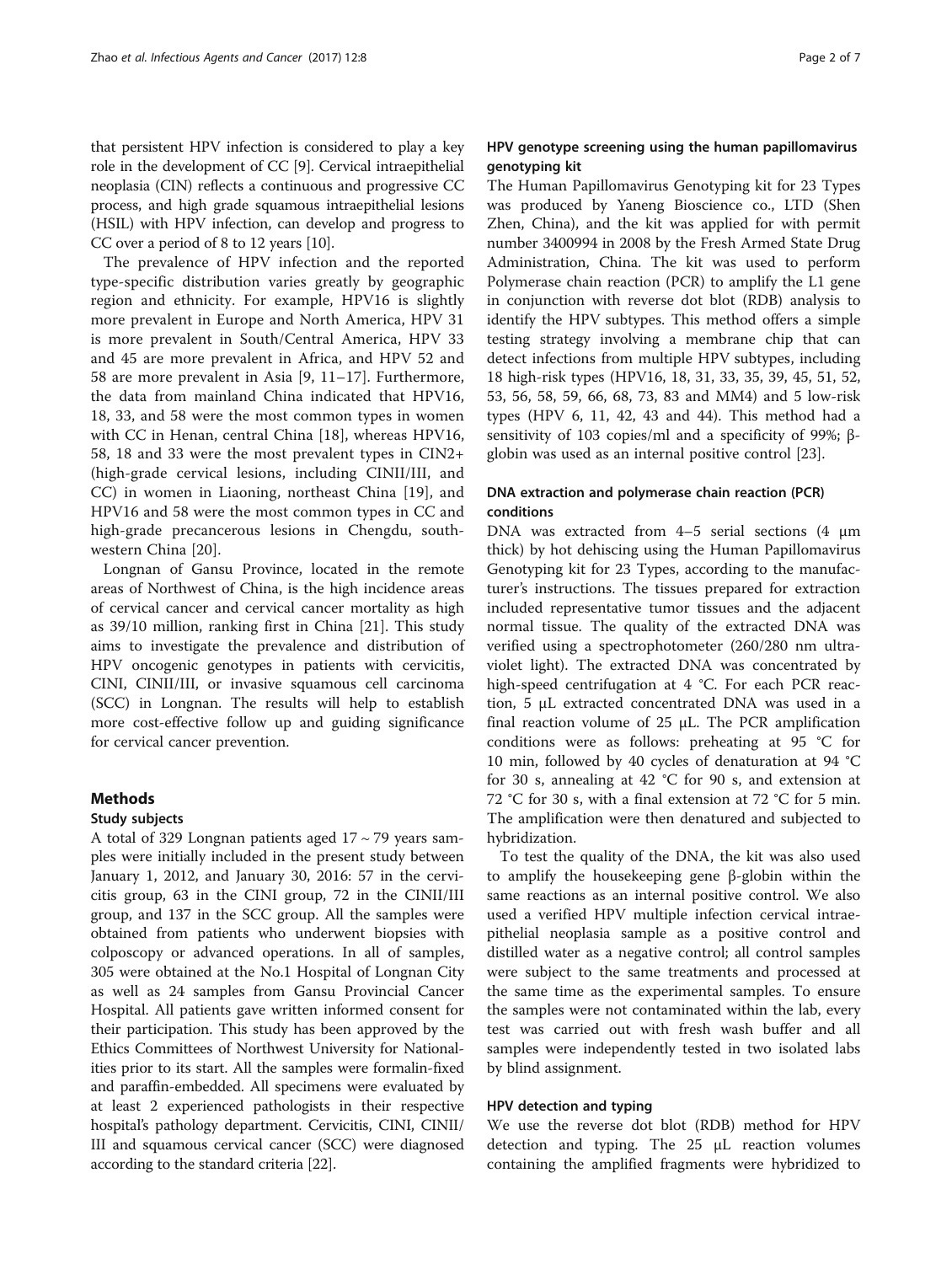the dot blot membrane in 6 mL hybridization solution  $(2 \times SSC, 0.1\% SDS)$  at 51 °C for 2 h. After a stringent wash, the hybridized membrane was probed by adding a streptavidin-horseradish peroxidase conjugate (which binds to the biotinylated PCR products) and a substrate  $(3,3,5,5)$ -Tetramethylbenzidine) to generate a blue precipitate at the site of the probe dot. The results were inspected by macroscopic observation, and the results were deemed reliable when the PC (positive control) dot appeared as a clear round blue dot. A clear round blue dot was scored as positive for the corresponding HPV subtype, a dilute blue dot was scored as weakly positive, and the absence of a dot was scored as negative.

## Statistical analysis

Statistical analysis was performed using SPSS version 19.0 (SPSS, Chicago, IL). Differences between groups were examined using the  $\chi^2$ , or Fisher's exact probability test according to the characteristics of the data distribution. The odds ratio (OR) and relative 95% confidence interval (CI) were calculated. The significance level  $\alpha$ was set at 0.05.

## Results

## Genotypes detected in Cervicitis, CINI, CINII / III and SCC

We identified 329 eligible patients with a mean age of 43.5 years (range,  $17 \sim 79$ ) from the medical records. Of these patients, 57 were confirmed as cervicitis, 63 were CINI, 72 were CINII/II, and 137 cases were SCC. The HPV positive rates in the cervicitis, CINI, CINII∕III and SCC were 38.60% (22/57), 74.60% (47/ 63), 87.50% (63/72) and 89.05% (122/137), respectively; the HPV positive rate was significantly higher in CINI, CINI $M$ II and SCC than that in cervicitis ( $P <$ 0.001). and the positivity is also higher in SCC compared to CINI ( $P < 0.01$ . Fig. 1).

The distribution of HPV genotypes according to cervical lesions is shown in Fig [2.](#page-3-0) HPV16 was the most common genotype in cervicitis, accounting for 45.46% (10/22). In the CINI group, HPV16 was the most common genotype, accounting for 46.81% (22/47), followed by HPV58 (21.28%, 10/47), HPV52 (17.02%, 8/47), HPV33 (12.77%, 6/47), HPV 51 (6.38%, 3/47) and 59 (6.38%, 3/47). For the CIN II∕III group, HPV16 was also the most common genotype, accounting for 60.32% (38/63), followed by HPV58 (25.40%, 16/63), HPV52 (12.70%, 8/63), HPV31 (6.35%, 4/63) and 33 (6.35%, 4/63). The 5 most common genotypes in patients with SCC were HPV16 (78.69%, 96/122), HPV58 (20.49%, 25/122), HPV18 (6.56%, 8/122), HPV59 (4.92%, 6/122) and 52 (4.10%, 5/122), in descending order. None genotype of the differences between groups were significant except



HPV16 infection in SCC compared to cervicitis, CINI and CINIIII ( $P < 0.001$ ,  $P < 0.01$ . Fig. [2](#page-3-0)).

## OR for HPV16 infection

Because HPV16 was significantly higher in invasive SCC, logistic regression analysis was used to calculate the odds ratios (OR) and 95% confident intervals (95%CI) of such infections. Compared to cervicitis and CINI, the odds ratios (OR) for SCC in HPV16 positive patients were 2.96 (95% confidence interval [CI]: 1.09–8.00,  $P < 0.05$ ) and 4.20 (95% confidence interval [CI]: 2.05–8.61, P < 0.001, respectively (Table [1](#page-3-0)).

## HPV genotypes of multiple infections in Cervicitis, CINI, CINII / III and SCC

Some women were infected with 2 or 3 types of HPV simultaneously (Table [2\)](#page-4-0). Compared to cervicitis (9.09%, 2/22), more patients with CINI, CIN IIII and SCC had multiple HPV infections, however, as the cervical lesion grade increased, the prevalence of multiple HPV infections gradually deceased (27.66%, 13/47; 26.98%, 17/63 and 25.41%, 31/122, respectively). Double infections accounted for the majority of multiple infections, 4.55%(1/ 22), 21.28%(10/47), 20.64%(13/63) and 21.31%(26/122) for cervicitis, CINI, CIN IIII and SCC respectively. Of those, HPV16 + 58 was the most common combinations, and  $HPV52 + 33$  in CINI subgroup,  $HPV16 + 33$ and HPV16 + 52 in CIN II⁄III subgroup were also common genotypes combination. In the cervicitis, CINI, CIN IIII and SCC subgroups, 4.5%(1/22), 6.38%(3/47), 6.35%(4/63), 4.10% (5/122) of patients had triple HPV infections. The combinations and prevalence of the HPV genotypes in multiple infections for each cervical lesion group and subgroup are specified in Table [3](#page-4-0).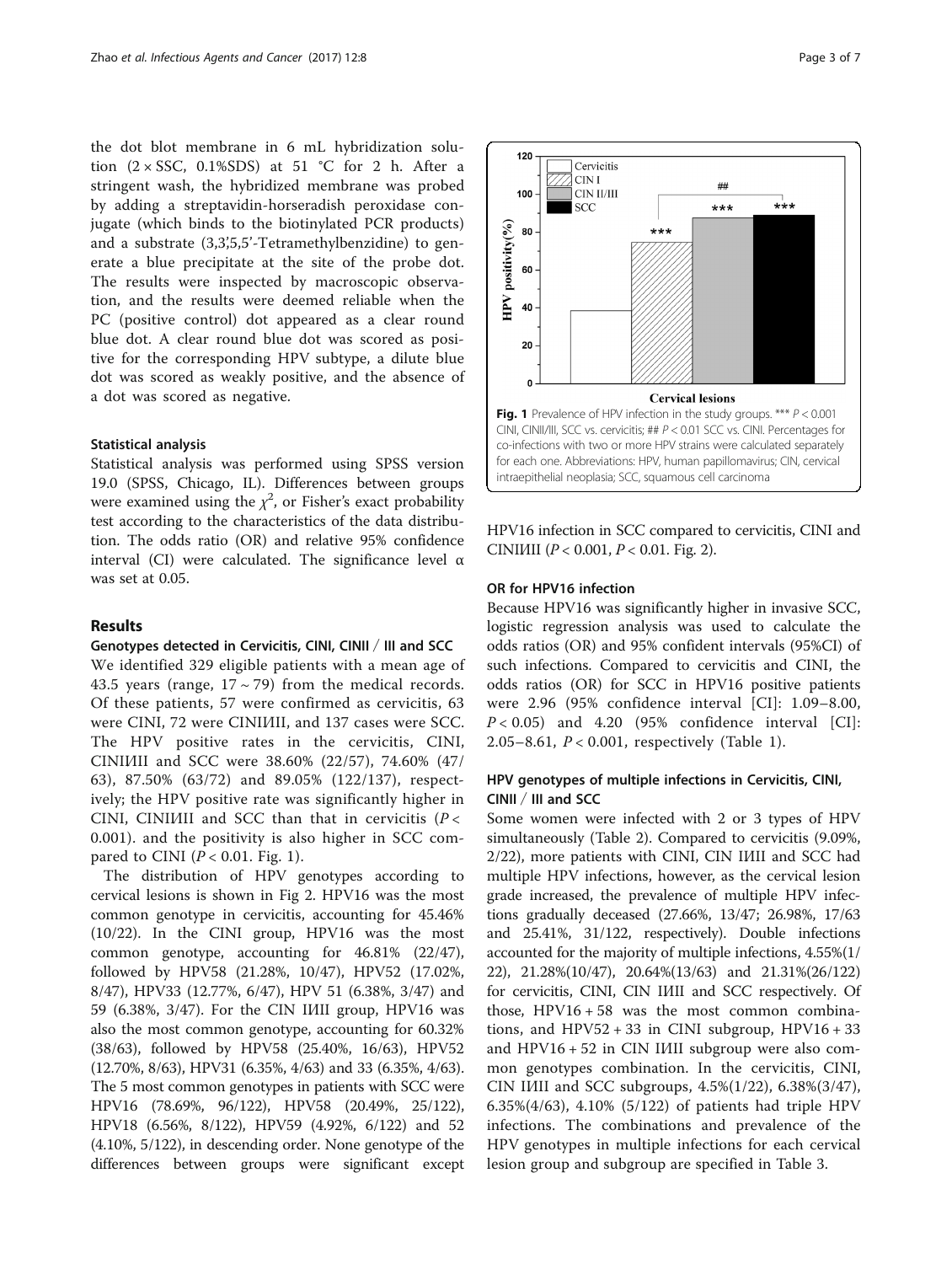<span id="page-3-0"></span>

## **Discussion**

Our data showed that 38.60% of patients with cervicitis, 74.60% with CINI, 87.50% with CINIIII, and 89.05% with SCC were positive for HPV DNA. HPV infection rates were significantly higher in CINI, CINII/III, and invasive SCC than in cervicitis patients, but they never reached 100%. In addition, in our population, HPV 16 was the dominant genotype and HPV 33, 53, 58 and 59 were the second dominant genotypes for cervicitis. HPV genotypes 16, 58, and 52 were the dominant high-risk HPV in patients with CINI and CINIIII, however for invasive SCC, the dominant high-risk HPV were 16, 58 and 18. Besides of the genotypes suggested above, HPV 6, 11, 31, 33, 51, 56 and 59 also were detected. In some reports in which HPV16, 18, and 45, HPV16, 18 and 33 or 16, 18 and 58 were most commonly detected in cervicitis [[11,](#page-5-0) [24](#page-6-0)–[26\]](#page-6-0), CINI, CINII∕III and SCC patients. Despite the small sample size of our subgroup, the dominant genotypes remained stable across the cervicitis, CINI, CINII/III and SCC groups, which supported the credibility of our data. In addition, HPV16 was significantly associated with SCC, the ORs were 2.96 (CI: 1.09–8.00) and 4.20 (CI: 2.05–8.61, respectively, when compared to cervicitis and CINI. The absence of a similar significant association between other genotypes may have been due to the small size of study groups.

In our group of CINI, CINI*III* and SCC patients, the positivity for HPV DNA are consistent with those in most other studies [[11](#page-5-0), [24](#page-6-0)–[30](#page-6-0)]. For example, the reports

Table 1 ORs of HPV16 for SCC

| OR                            | 95% CI        |         |
|-------------------------------|---------------|---------|
| 2.96 (Compared to cervicitis) | $1.09 - 8.00$ | < 0.05  |
| 4.20 (Compared to CIN I)      | $2.05 - 8.61$ | < 0.001 |

Abbreviations: HPV human papillomavirus, CIN cervical intraepithelial neoplasia, SCC squamous cell carcinoma, OR odds ratio, CI confidence interval

from Shanghai of 239 patients with CINI and USA of 411 patients with CINIIII, in which the rates of HPV DNA positivity were 74.9% and 82.0–92.0%. For the regions of worldwide, the rate of HPV DNA positivity in SCC was 87.0–90.9%. In addition, the positivity of HPV16 infection in CINI, CINII∕III and SCC patients is 46.81%, 60.32% and 78.69% respectively, which is also consistent with the most reports [\[11,](#page-5-0) [24, 31](#page-6-0), [32](#page-6-0)]. These evidences further suggested that the performance of HPV detection kit is credible and our data likely reflect the real association pattern between HPV infection and cervical cancer or precancerous lesions in local area.

The distribution of dominant HPV genotypes showed obvious regional differences [\[33](#page-6-0)]. HPV18 is reported to be one of the two most carcinogenic HPV genotypes (HPV16 and 18), accounting for  $10 \sim 15\%$  of cervical cancers [\[11](#page-5-0), [24](#page-6-0), [32](#page-6-0)]. In our population, the prevalence of HPV18 in patients with cervicitis, CIN I, CIN II/III and invasive SCC were 0%, 2.13%, 1.59% and 6.56%, respectively. The overall prevalence rate of HPV18 is very lower, but consistent with a recent Korea report, where only 6 (2.5%) out of the 243 high-risk HPV positive subjects showed HPV18 infection [\[34\]](#page-6-0). HPV52 is also considered as a high-risk genotype and is especially frequent in Northern America, Africa, and Asia [[35](#page-6-0), [36](#page-6-0)]. In our population, the prevalence of HPV52 in patients with cervicitis, CIN I, CIN II/III and invasive SCC were 4.55%, 17.02%, 12.70% and 4.10%, respectively and was largely higher than in other reports, in which HPV52 prevalent rates ranged up to 2.4% in women with normal cytological findings, 5.1% in women with CIN II/III and were 2.5% in women with SCC [\[36\]](#page-6-0). In present study, HPV 58 is a dominant high-risk genotype and the prevalence of HPV58 in patients with cervicitis, CIN I, CIN II/III and invasive SCC was 9.09%, 21.28%, 25.40 and 20.49%, respectively. Although the overall prevalence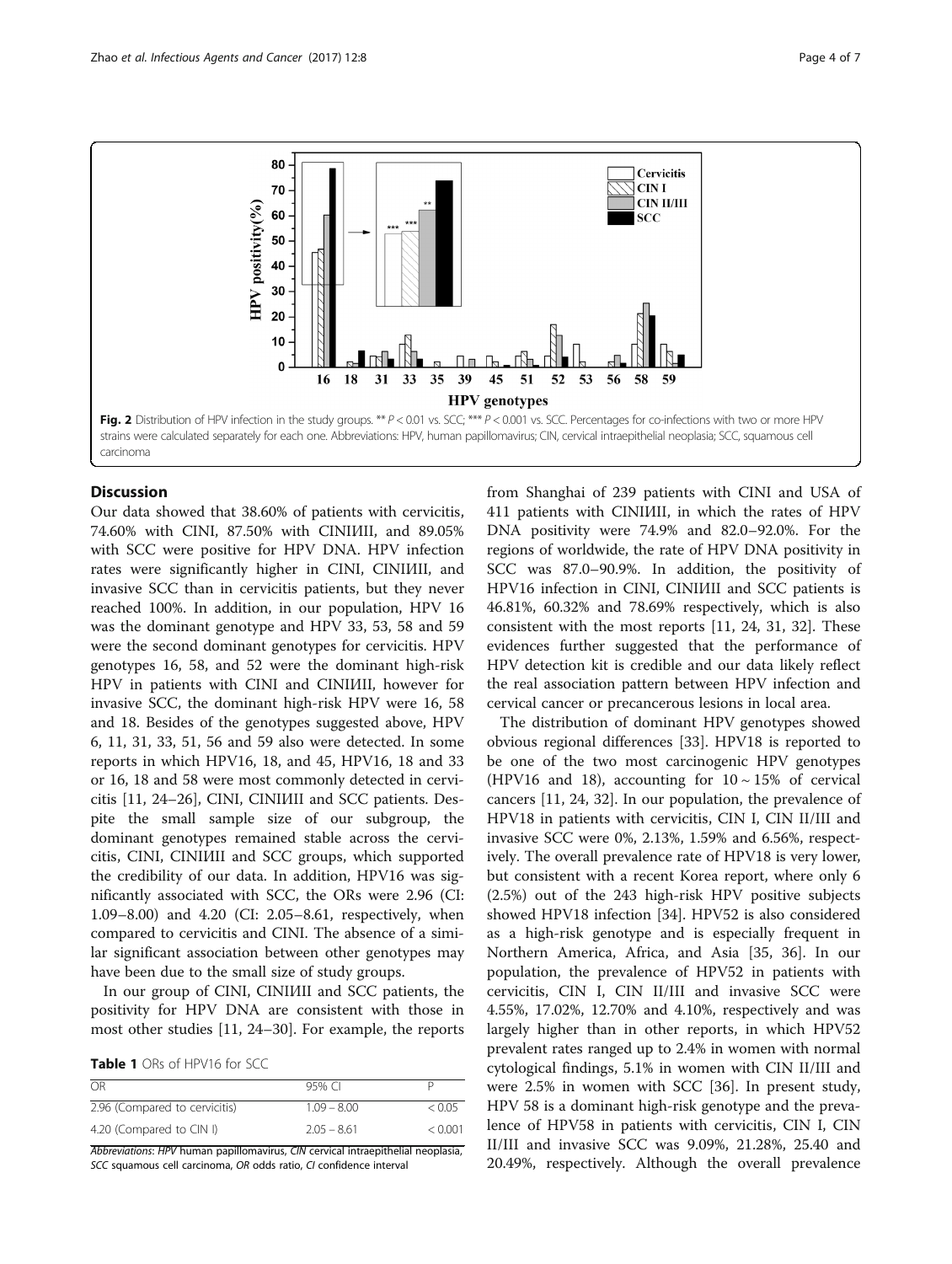| Genotype               | Simple<br>infections | Multiple infections |                 |                 |  |
|------------------------|----------------------|---------------------|-----------------|-----------------|--|
|                        |                      | Double              | Triple          | Total           |  |
| cervicitis             | 90.91% (20/22)       | 4.55% (1/22)        | 4.5% (1/22)     | $9.09\%$ (2/22) |  |
| CIN                    | 72.34% (34/47)       | 21.28% (10/47)      | $6.38\%$ (3/47) | 27.66% (13/47)  |  |
| $C\rightarrow$ $  /  $ | 73.02% (46/63)       | 20.64% (13/63)      | 6.35% (4/63)    | 26.98% (17/63)  |  |
| <b>SCC</b>             | 74.59% (91/122)      | 21.31% (26/122)     | 4.10% (5/122)   | 25.41% (31/122) |  |

<span id="page-4-0"></span>Table 2 Simple and multiple of HPV infections in the study groups

Abbreviations: HPV human papillomavirus, CIN cervical intraepithelial neoplasia, SCC squamous cell carcinoma

rate of HPV58 in our research is very higher than the reports of Japanese and world, in which HPV58 prevalence rates are 7.0% in patients with CIN II/III and 3.3%  $\sim$  13.3% in patients with SCC [[10,](#page-5-0) [37\]](#page-6-0), our result is consistent with some recent Chinese reports [\[33](#page-6-0), [38](#page-6-0)], where 16.4%, 20.1%, 23.5% and 31.4% patients with cervicitis, CIN I, CIN II/III and invasive SCC and 29.1% and 24.3% patients with CIN II/III and invasive SCC showed HPV58 infection.

Our data suggested that more patients with CINI, CIN II⁄III and SCC had multiple HPV infections compared to cervicitis, however, the rates of multiple HPV infections in CIN I, CIN II/III and SCC patients showed a slightly decreasing trend with severity of lesions. Although this

**Table 3** Combinations of HPV types in multiple infection in the study groups

| Conbinations of HPV types in double infections<br>HPV16+18<br>HPV16+33<br>HPV16+52<br>HPV16+58<br>HPV16+other types         |             | 4.26% (2/47) | 4.76% (3/63)<br>4.76% (3/63) | 1.64% (2/122)<br>1.64% (2/122) |
|-----------------------------------------------------------------------------------------------------------------------------|-------------|--------------|------------------------------|--------------------------------|
|                                                                                                                             |             |              |                              |                                |
|                                                                                                                             |             |              |                              |                                |
|                                                                                                                             |             |              |                              |                                |
|                                                                                                                             |             |              |                              |                                |
|                                                                                                                             |             |              | 6.35% (4/63)                 | 9.84% (12/122)                 |
|                                                                                                                             |             | 6.38% (3/47) | 1.59% (1/63)                 | 5.74% (7/122)                  |
| $HPV51+11$                                                                                                                  |             | 2.13% (1/47) |                              |                                |
| HPV52+31                                                                                                                    |             | 2.13% (1/47) |                              |                                |
| HPV52+56                                                                                                                    |             |              |                              | $0.82\%$ (1/122)               |
| HPV52+33                                                                                                                    |             | 4.26% (2/47) |                              |                                |
| HPV58+53                                                                                                                    | 4.5% (1/22) |              |                              |                                |
| HPV58+56                                                                                                                    |             |              | 1.59% (1/63)                 |                                |
| HPV58+59                                                                                                                    |             |              |                              | $0.82\%$ (1/122)               |
| HPV58+other types                                                                                                           |             |              | 1.59% (1/63)                 | 0.82% (1/122)                  |
| Combinations of HPV types in triple infections                                                                              |             |              |                              |                                |
| HPV16+18+33                                                                                                                 |             |              |                              | 0.82% (1/122)                  |
| HPV16+18+59                                                                                                                 |             |              |                              | 0.82% (1/122)                  |
| HPV16+31+33                                                                                                                 |             |              | 1.59% (1/63)                 |                                |
| HPV16+56+81                                                                                                                 |             |              |                              | 0.82% (1/122)                  |
| HPV16+58+31                                                                                                                 |             |              |                              | 0.82% (1/122)                  |
| HPV16+58+33                                                                                                                 |             | 2.13% (1/47) |                              |                                |
| HPV16+58+43                                                                                                                 |             |              | 1.59% (1/63)                 |                                |
| HPV16+59+43                                                                                                                 |             |              |                              | $0.82\%$ (1/122)               |
| HPV18+33+35                                                                                                                 |             | 2.13% (1/47) |                              |                                |
| HPV18+58+31                                                                                                                 |             |              | 1.59% (1/63)                 |                                |
| HPV45+53+59                                                                                                                 | 4.5% (1/22) |              |                              |                                |
| HPV58+31+42<br>Abbreviations: HPV human papillomavirus, CIN cervical intraepithelial neoplasia, SCC squamous cell carcinoma |             |              | 1.59% (1/63)                 |                                |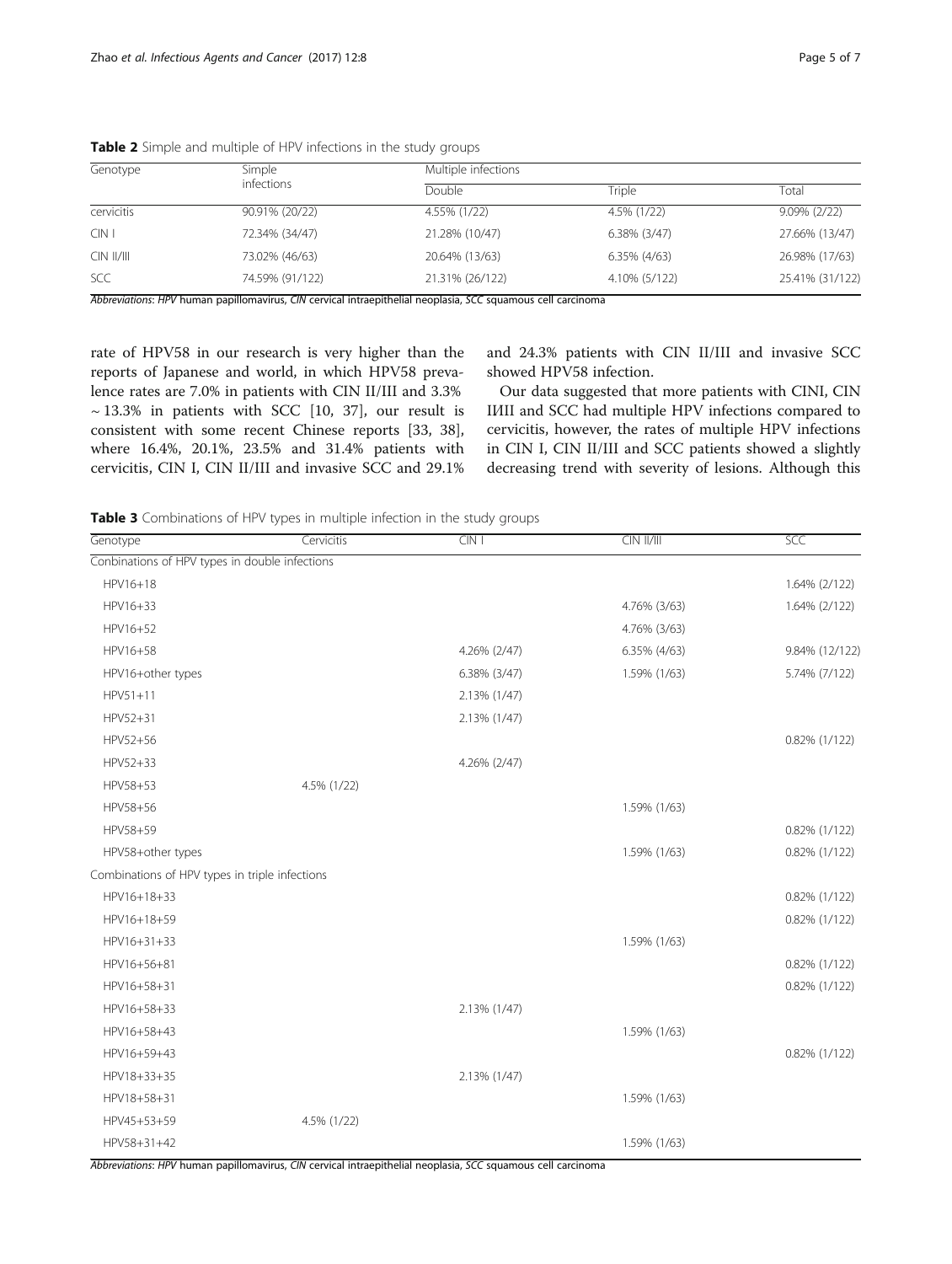<span id="page-5-0"></span>finding is partially consistent with the results of previous studies, in which Francois et al. and Meizhu Xiao et al. found that the rates of multiple hr-HPV infections in CINII, CINIII, and CC patients declined gradually [[38](#page-6-0), [39](#page-6-0)], the rates of multiple HPV infections of our survey was significantly lower than in these reports. This difference may occur because the prevalence of HPV-positive status also vary varies among geographic locations and populations. Moreover, the small size of group in our study may be one of the reason of lower positivity of multiple HPV infections. However, in a worldwide pooled analysis of 167 adenocarcinoma of the cervix patients, the multiple-infection rate was 8.9%, obviously lower than the simple infection prevalence of 91.1% [18]. Thus, our data which reflected Multiple HPV infections might be indeed be associated with the development of cervical lesions, or women with multiple HPV infections might be more susceptible to cervical carcinogenesis, or multiple HPV infections might produce conditions that confer immunological protection against persistent infection [\[40](#page-6-0)].

Our data indicated that the combination of HPV16 + 58 plays a dominant role in all cervical lesion groups, contrary to findings in the Jewish Israeli population and in Austrians, but in agreement with findings in women in Beijing, China [[41](#page-6-0)–[43\]](#page-6-0). Thus, the results of this study strongly support the key role of HPV16 and 58 in the development of CC and CIN in women in LongNan, China.

#### Conclusions

Overall, as demonstrated in our study population, genotypes 16, 58, 52 and 18 are among the predominant HPV and HPV infection increased with cervical lesion, regional differences in HPV genotype distribution and the real carcinogenic HPV revealing need to be mindful in the HPV control and prevention.

#### Funding

This study was supported by the National Natural Science Foundation of China (31060127. 81260442. 81560508 and 31560254) and Program for Leading Talent of SEAC ([2016] 57).

#### Authors' contribution

JZ and ZG conceived and designed the study. CN and DZ collected the clinical data. All specimens were evaluated by QW and TBS in their respective hospital's pathology department. SYP and CJW performed all the molecular biology assays for HPV genotyping. HMQ, JBZ and YM analyzed the data and drafted the manuscript. All authors read and approved the final manuscript.

#### Competing interest

The authors declare that they have no competing interests.

#### Ethics approval and consent to participate

Written informed consent was obtained from each patient; approval was obtained from the Ethics Committees of Northwest University for Nationalities, China (#2012–01–01).

#### Author details

<sup>1</sup>Medical College of Northwest University for Nationalities, Lanzhou 730030, People's Republic of China. <sup>2</sup>No.1 Hospital of Longnan City, Longnan 746000, People's Republic of China. <sup>3</sup>Gansu Provincial Cancer Hospital, Lanzhou 730050, People's Republic of China.

## Received: 14 November 2016 Accepted: 4 January 2017 Published online: 25 January 2017

#### References

- Poljak M, Kocjan BJ. Commercially available assays for multiplex detection of alpha human papillomaviruses. Expert Rev Anti Infect Ther. 2010;8(5):1139–62.
- 2. Nobre RJ, Herráez-Hernández E, Fei JW, Langbein L, Kaden S, Gröne HJ, de Villiers EM. E7 oncoprotein of novel human papillomavirus type 108 lacking the E6 gene induces dysplasia in organotypic keratinocyte cultures. J Virol. 2009;83(7):2907–16.
- 3. Pillai MR, Lakshmi S, Sreekala S, Devi TG, Jayaprakash PG, Rajalakshmi TN, Devi CG, Nair MK, Nair MB. High-risk human papillomavirus infection and E6 protein expression in lesions of the uterine cervix. Pathobiology. 1998;66(5):240–6.
- 4. Tornesello ML, Duraturo ML, Botti G, Greggi S, Piccoli R, De Palo G, Montella M, Buonaguro L. Buonaguro FM; Italian HPV working group: prevalence of α-papillomavirus genotypes in cervical intraepithelial neoplasia and cervical cancer in the Italian population. J Med Virol. 2006;78(12):1663–72.
- 5. Arbyn M, Tommasino M, Depuydt C, Dillner J. Are 20 human papillomavirus types causing cervical cancer? J Pathol. 2014;234(4):431–5.
- 6. Halec G, Alemany L, Lloveras B, Schmitt M, Alejo M, Bosch FX, Tous S, Klaustermeier JE, Guimerà N, Grabe N, Lahrmann B, Gissmann L, Quint W, Bosch FX, de Sanjose S, Pawlita M. Retrospective international survey and HPV time trends study group; retrospective international survey and HPV time trends study group. Pathogenic role of the eight probably/possibly carcinogenic HPV types 26, 53, 66, 67, 68, 70, 73 and 82 in cervical cancer. J Pathol. 2014;234(4):441–51.
- 7. Torre LA, Bray F, Siegel RL, Ferlay J, Lortet-Tieulent J, Jemal A. Global cancer statistics, 2012. CA Cancer J Clin. 2015;65(2):87–108.
- 8. Kim K, Zang R, Choi SC, Ryu SY, Kim JW. Current status of gynecological cancer in China. J Gynecol Oncol. 2009;20(2):72–6.
- 9. Bosch FX, Manos MM, Muñoz N, Sherman M, Jansen AM, Peto J, Schiffman MH, Moreno V, Kurman R, Shah KV. Prevalence of human papillomavirus in cervical cancer: a worldwide perspective. International biological study on cervical cancer (IBSCC) Study Group. J Natl Cancer Inst. 1995;87(11):796–802.
- 10. Bosch FX, Burchell AN, Schiffman M, Giuliano AR, de Sanjose S, Bruni L, Tortolero-Luna G, Kjaer SK, Muñoz N. Epidemiology and natural history of human papillomavirus infections and type-specific implications in cervical neoplasia. Vaccine. 2008;26S:K1–16.
- 11. de Sanjose S, Wim GVQ, Laia A, et al. Human papillomavirus genotype attribution in invasive cervical cancer: a retrospective cross-sectional worldwide study. Lancet Oncol. 2010;11(11):1048–56.
- 12. Wright Jr TC, Stoler MH, Behrens CM, Apple R, Derion T, Wright TL. The ATHENA human papillomavirus study: design, methods, and baseline results. Am J Obstet Gynecol. 2012;206(1):46e1–11.
- 13. Diaz M, Kim JJ, Albero G, de Sanjosé S, Clifford G, Bosch FX, Goldie SJ. Health and economic impact of HPV 16 and 18 vaccination and cervical cancer screening in India. Br J Cancer. 2008;99(2):230–8.
- 14. Kjaer SK, Breugelmans G, Munk C, Junge J, Watson M, Iftner T. Populationbased prevalence, type- and age- specific distribution of HPV in women before introduction of an HPV-vaccination program in Denmark. Int J Cancer. 2008; 123(8):1864–70.
- 15. Castellsagué X, Díaz M, de Sanjosé S, Muñoz N, Herrero R, Franceschi S, Peeling RW, Ashley R, Smith JS, Snijders PJ, Meijer CJ, Bosch FX, et al. Worldwide human papillomavirus etiology of cervical adenocarcinoma and its cofactors: implications for screening and prevention. J Natl Cancer Inst. 2006;98(5):303–15.
- 16. Schwartz SM, Daling JR, Shera KA, Madeleine MM, McKnight B, Galloway DA, Porter PL, McDougall JK. Human papillomavirus and prognosis of invasive cervical cancer: a population-based study. J Clin Oncol. 2001;19(7):1906–15.
- 17. Bao YP, Li N, Smith JS, Qiao YL. ACCPAB members. Human papillomavirus type distribution in women from Asia: a meta-analysis. Int J Gynecol Cancer. 2008;18(1):71–9.
- 18. Shen Y, Gong JM, Li YQ, Gong YM, Lei DM, Cheng GM, Li XF. Epidemiology and genotype distribution of human papillomavirus (HPV) in women of Henan Province. China Clinica Chimica Acta. 2013;415:297–301.
- 19. Liu X, Zhang S, Ruan Q, Ji Y, Ma L, Zhang Y. Prevalence and type distribution of human papillomavirus in women with cervical lesions in Liaoning Province. China Int J Gynecol Cancer. 2010;20(1):147–53.